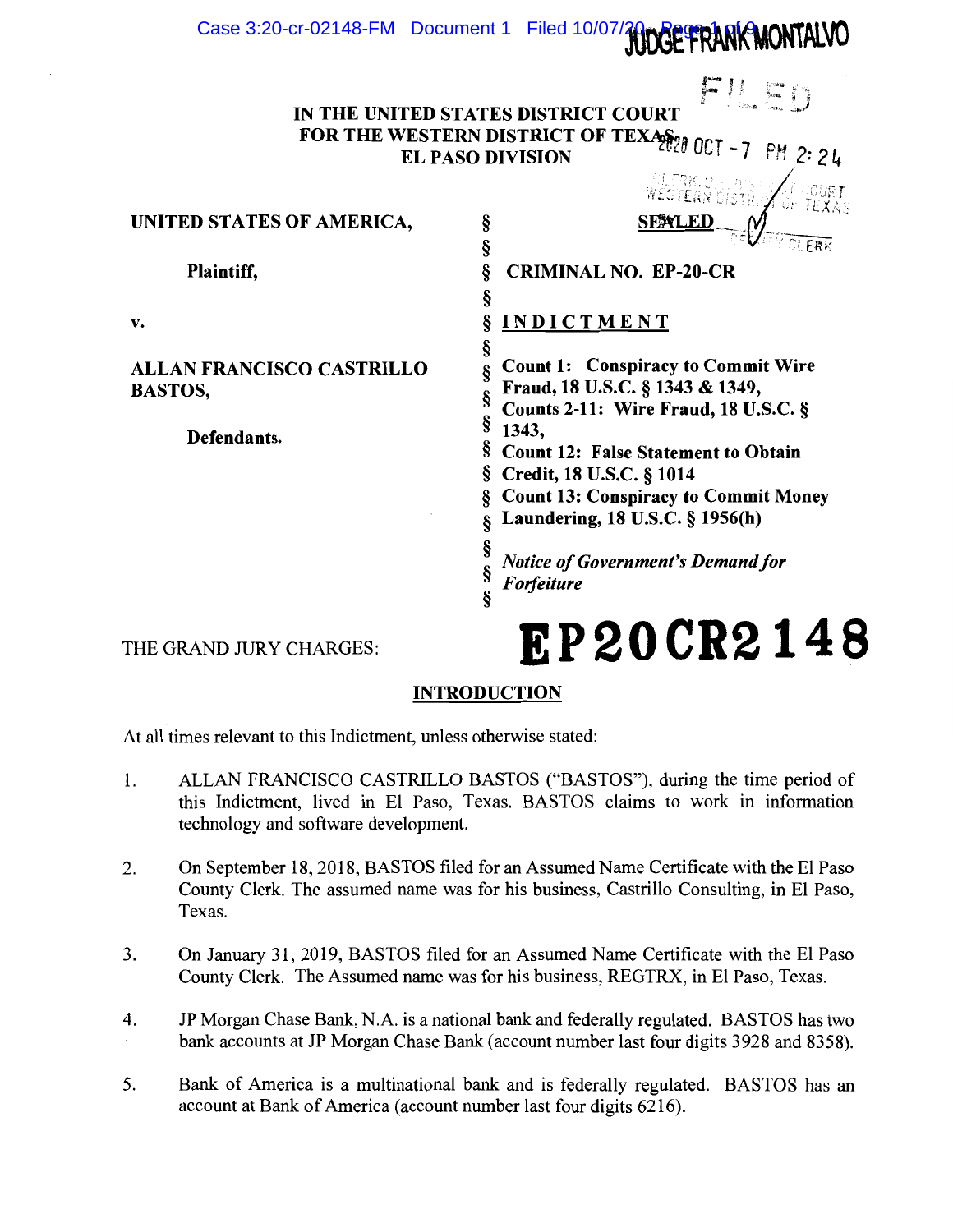- 6. B.F. is an elderly individual living in or near Salem, New Jersey. B.F. received telephone calls from people fraudulently claiming that B.F. won the lottery. B.F. was told she owed taxes, and had to pay them upfront prior to receiving the prize. B.F. wire transferred approximately \$170,650, over 10 different transactions, to BASTOS.
- 7. LendUs, LLC is a home loan lender operating in Texas.
- 8. In early 2019, BASTOS sought the lending services of LendUs LLC to purchase a home in El Paso, Texas, under loan number last four digits 7523.
- 9. On or before March 1, 2019, BASTOS, in order to substantiate legitimate income, provided LendUS, LLC a fraudulent invoice from REGTRX to B.F. for the purchase of Bitcoin on January 31, 2019.
- 10. On March 1, 2019, BASTOS signed an acknowledgment that he understood that making a false statement to LendUS, LLC in connection with his loan was a federal crime.

# SCHEME AND ARTIFICE OF THE CONSPIRACY COMMIT WIRE FRAUD

Beginning in November of 2017, BASTOS began receiving wire transfers from at least thirty different individuals throughout the United States to bank accounts belonging to his businesses, Castrillo Consulting and REGTRX. The individuals who wired money believed they won the lottery and had to pay a tax in advance of receiving their winnings.

美 One of those individuals, B.F., wire transferred money to BASTOS on ten separate occasions. The monies were wire transferred to BASTOS' accounts at JP Morgan Chase Bank and Bank of America. B.F. wire transferred the money to BASTOS because she thought she won a lottery prize and was instructed she needed to pay taxes on her winnings before receiving her money.

In early 2019, BASTOS applied for a mortgage, via LendUs LLC, for the purchase of a home in El Paso, Texas. As part of the process to secure a loan for the property, BASTOS provided bank statements. In those bank statements, LendUs LLC found suspicious deposits from various individuals, to include, B.F.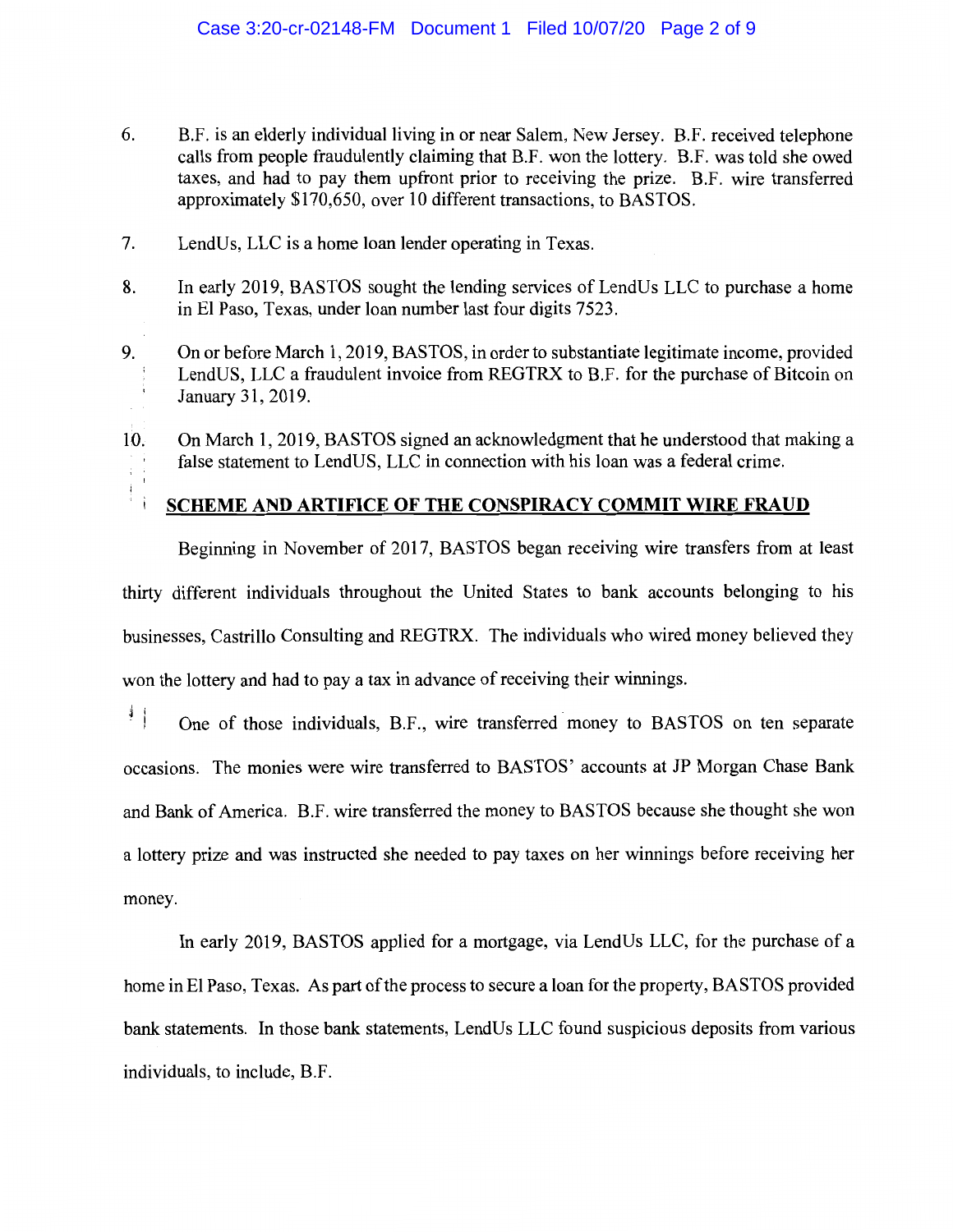When asked about the deposits, BASTOS provided documentation claiming the funds obtained from B.F. were for the purchase of Bitcoin. B.F. told investigators she sent money to BASTOS in order to collect her promised lottery winnings.

On March 1, 2019, BASTOS signed written acknowledgement memorializing his understanding that making was a false statement regarding income or assets on a loan application to secure financing was a criminal offense.

#### COUNT ONE (18 U.S.C. §§ 1343 and 1349) CONSPIRACY TO COMMIT WIRE FRAUD

The Grand Jury alleges and incorporates the Introduction to this Indictment and Scheme and Artifice of the Conspiracy sections pertaining to Count One of this Indictment as if fully set out herein. Beginning on or about August 1, 2018 and continuing through on or about March 11, 2019, in the Western District of Texas, District of New Jersey, and elsewhere, the defendant,

#### ALLAN FRANCISCO CASTRILLO BASTOS

conspired and agreed together and with others known and unknown, to commit Wire Fraud, in that the defendant conspired together to knowingly devise a scheme and artifice to defraud, and to obtain money and property by means of materially false and fraudulent pretenses, representations, promises and omissions; that is, BASTOS conspired and agreed to receive fraudulently obtained funds from various individuals, to include, B.F. and concealed the nature of those funds, that were transmitted by means of wire in interstate or foreign commerce for the purpose of executing the scheme and artifice described herein, all in violation of Title 18 United States Code, Sections 1349 and 1343.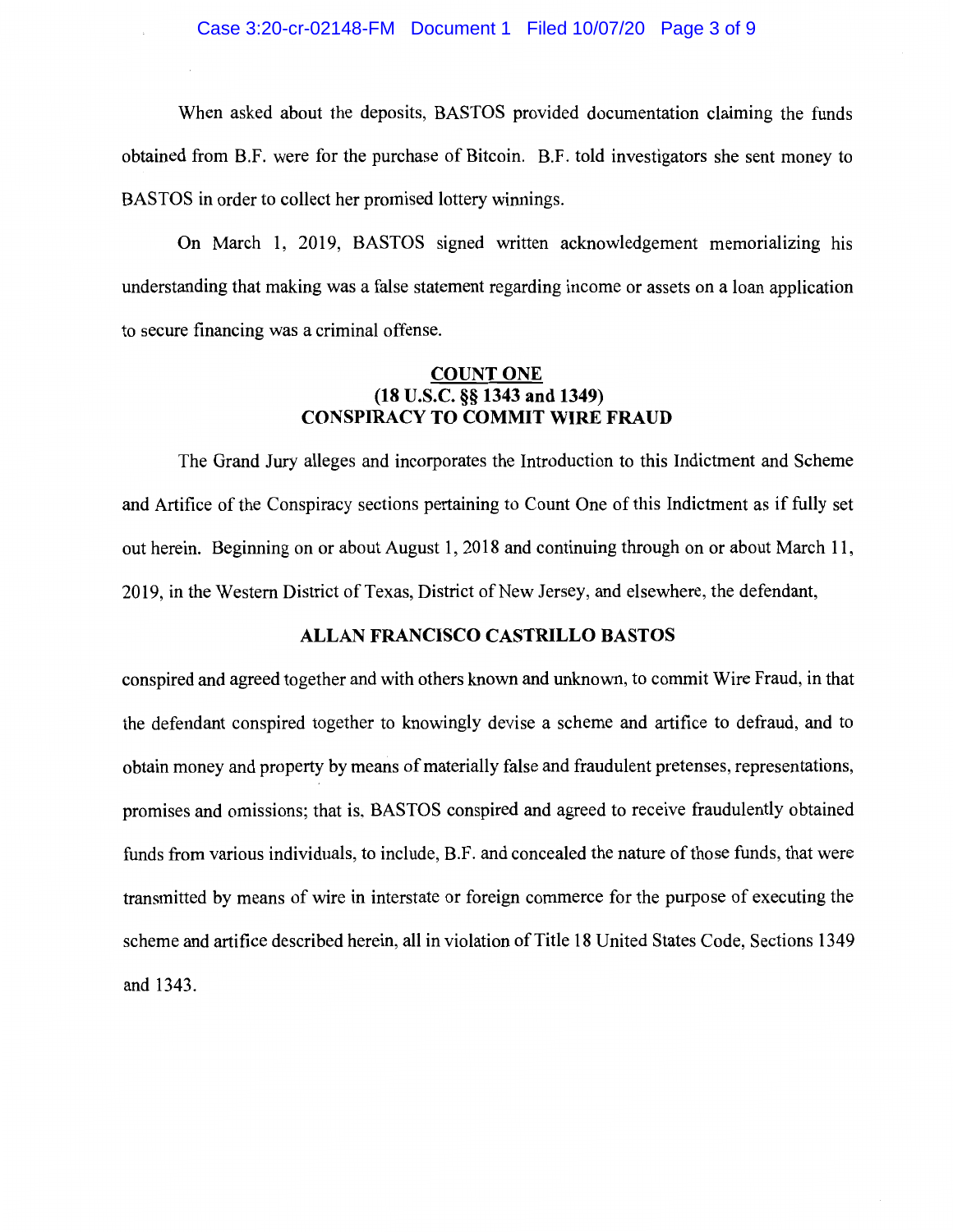#### COUNT TWO THROUGH ELEVEN (18 U.S.C. § 1343) WIRE FRAUD

Beginning on or about August 1, 2018 and continuing to on or about March 11, 2019, in the Western District of Texas, District of New Jersey, and elsewhere, Defendant,

#### ALLAN FRANCISCO CASTRILLO BASTOS

knowingly devised and intended to devise a scheme and artifice to defraud and to obtain money and property by means of materially false and fraudulent pretenses, representations, promises both by affirmative acts and by deceitful concealment of material facts and omissions, that is, Defendant received funds fraudulently obtained from B.F. and others, via wire transfers. Defendant then transferred those funds, via wire transfers, to other coconspirators in Costa Rica, all in furtherance of the scheme and artifice of the conspiracy to obtain money and property by materially false and fraudulent pretenses, representations, and promises; transmitted and caused to be transmitted in interstate commerce the following writings, signs, signals, pictures, and sounds for the purpose of executing such scheme and artifice of the conspiracy:

| Count        | <b>Description of Wire</b>                                                                                                                                             |
|--------------|------------------------------------------------------------------------------------------------------------------------------------------------------------------------|
| Two          | On August 1, 2018, B.F., in Salem, New Jersey, wired \$17,000 from her<br>Wells Fargo Bank account to BASTOS in El Paso, Texas, via his Bank of<br>America account.    |
| <b>Three</b> | On August 8, 2018, B.F., in Salem, New Jersey, wired \$21,000 from her<br>Wells Fargo Bank account to BASTOS in El Paso, Texas, via his Bank of<br>America account.    |
| Four         | On September 4, 2018, B.F., in Salem, New Jersey, wired \$35,200 from<br>her Wells Fargo Bank account to BASTOS in El Paso, Texas, via his Bank<br>of America account. |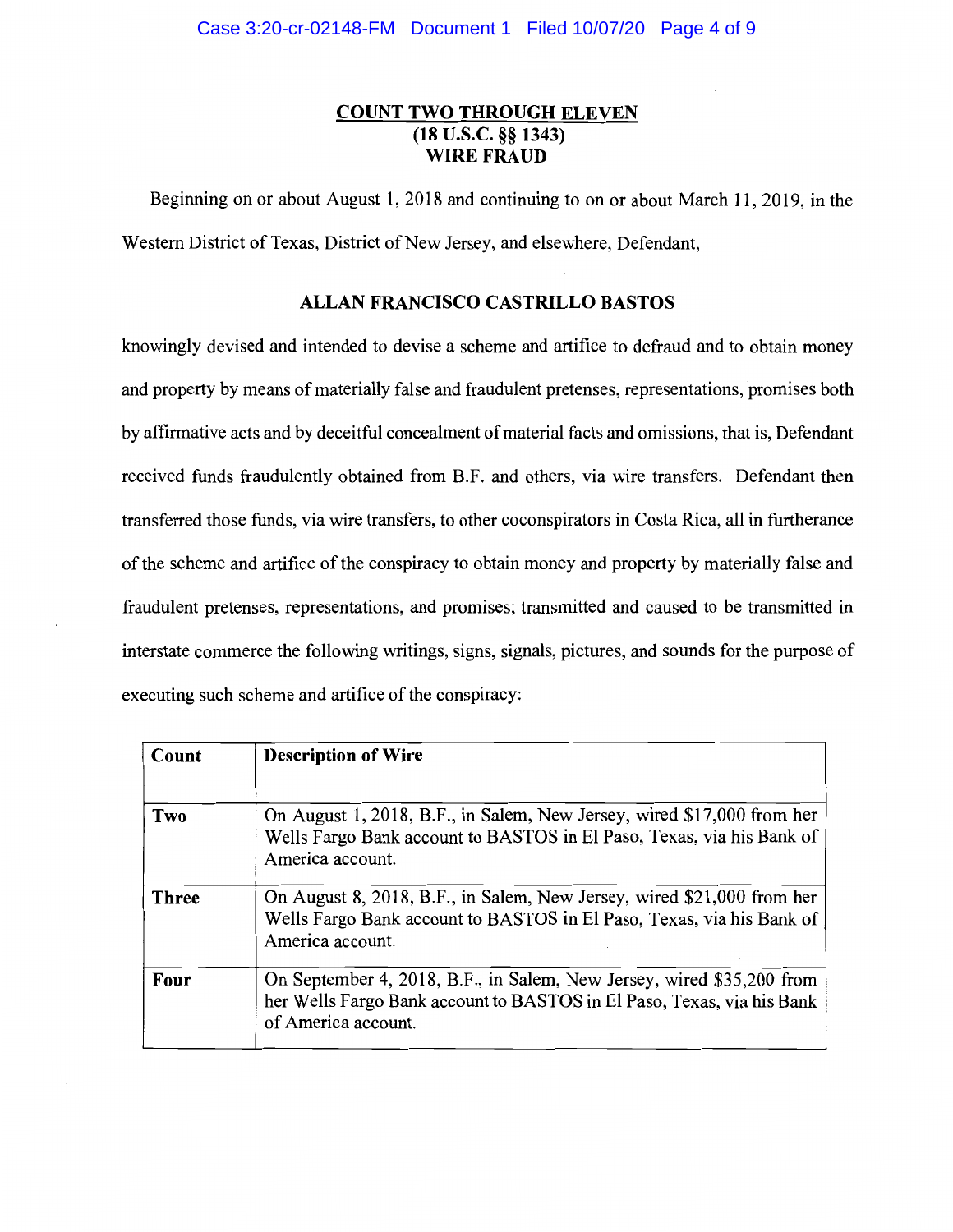| Five         | On October 5, 2018, B.F., in Salem, New Jersey, wired \$32,500 from her<br>Wells Fargo Bank account to BASTOS in El Paso, Texas, via his JP<br>Morgan Chase Bank account (3928).   |
|--------------|------------------------------------------------------------------------------------------------------------------------------------------------------------------------------------|
| <b>Six</b>   | On October 26, 2018, B.F., in Salem, New Jersey, wired \$9,300 from her<br>Wells Fargo Bank account to BASTOS in El Paso, Texas, via his JP<br>Morgan Chase Bank account (3928).   |
| <b>Seven</b> | On November 26, 2018, B.F., in Salem, New Jersey, wired \$11,700 from<br>her Wells Fargo Bank account to BASTOS in El Paso, Texas, via his JP<br>Morgan Chase Bank account (3928). |
| Eight        | On December 11, 2018, B.F., in Salem, New Jersey, wired \$18,000 from<br>her Wells Fargo Bank account to BASTOS in El Paso, Texas, via his JP<br>Morgan Chase Bank account (3928). |
| <b>Nine</b>  | On January 31, 2019, B.F., in Salem, New Jersey, wired \$5,550 from her<br>Wells Fargo Bank account to BASTOS in El Paso, Texas, via his JP<br>Morgan Chase Bank account (8358).   |
| Ten          | On February 28, 2019, B.F., in Salem, New Jersey, wired \$9,000 from her<br>Wells Fargo Bank account to BASTOS in El Paso, Texas, via his JP<br>Morgan Chase Bank account (8358).  |
| Eleven       | On March 11, 2019, B.F., in Salem, New Jersey, wired \$11,400 from her<br>Wells Fargo Bank account to BASTOS in El Paso, Texas, via his JP<br>Morgan Chase Bank account (8358).    |

All in violation of Title 18, United States Code, Section 1343.

## COUNT TWELVE (18 USC §1014) FALSE STATEMENTS OR OMISSIONS TO OBTAIN CREDIT

The Introduction and Scheme and Artifice of the Conspiracy for Count One is incorporated

by reference herein as if fully set out.

On or about March 1, 2019, in the Western District of Texas and elsewhere, the defendant,

## ALLAN FRANCISCO CASTRILLO BASTOS

knowingly made a false statement by affirmative acts and by omission and concealment of facts

for the purpose of influencing the action of LendUS, LLC, a federally insured financial institution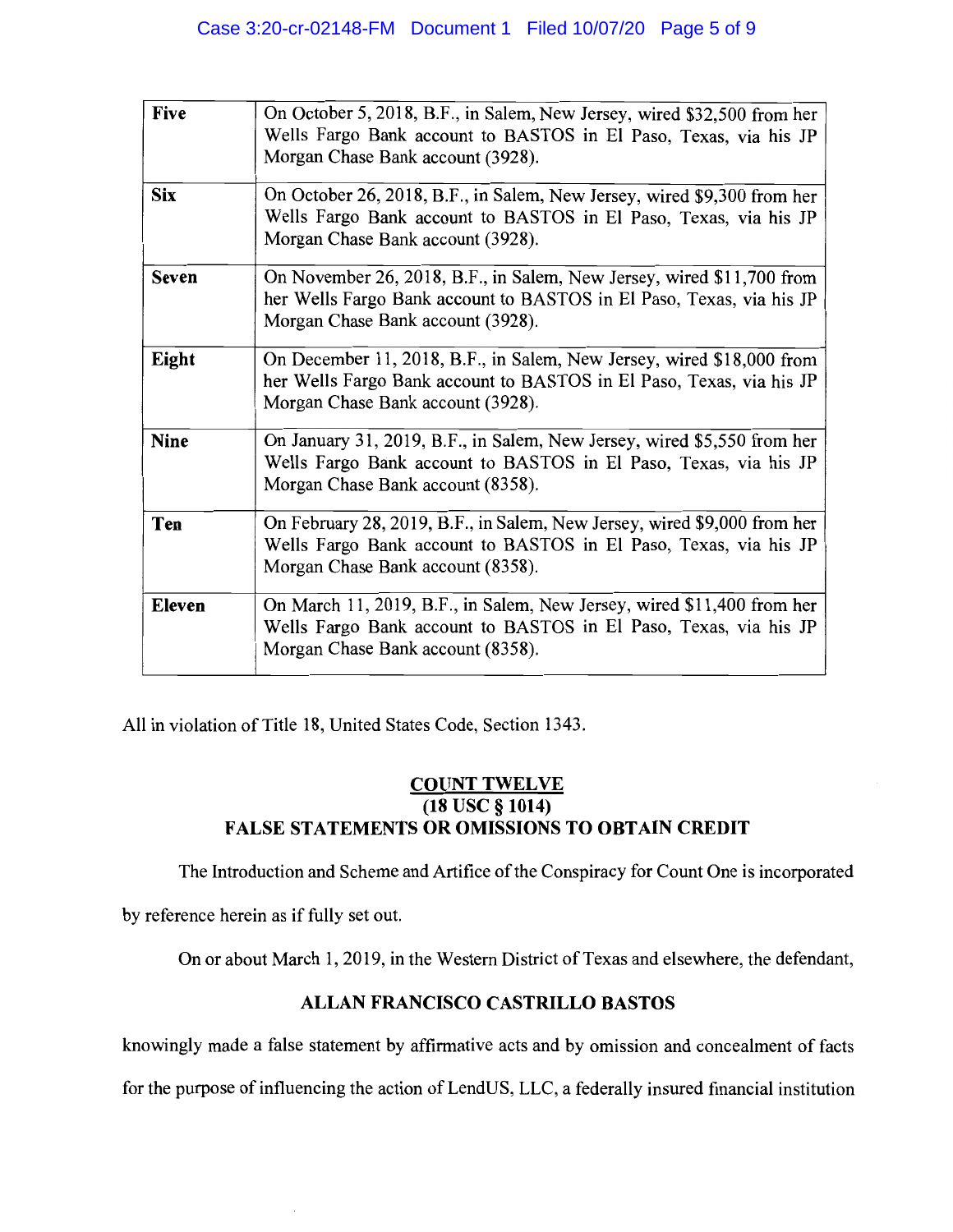#### Case 3:20-cr-02148-FM Document 1 Filed 10/07/20 Page 6 of 9

located in El Paso, Texas, in connection with an application for, and with a change, extension and renewal of, a loan and a line of credit, in that the defendant failed to notify the lender that he falsely over represented his income by failing to disclose that the funds obtained from B.F. were fraudulently obtained and disguised the income as from the sale of Bitcoin, in violation of Title 18, United States Code, Section 1014.

#### COUNT THIRTEEN Conspiracy to Commit Money Laundering (18 U.S.C. § 1956(h))

The Introduction and Scheme and Artifice of the Conspiracy for Count One is incorporated by reference herein as if fully set out.

Beginning on or about August 2, 2018 and continuing to on or about March 15, 2019, in the Western District of Texas, District of New Jersey, Costa Rica, and elsewhere, the defendant,

#### ALLAN FRANCISCO CASTRILLO BASTOS

did knowingly combine, conspire, and agree with other persons known and unknown to the Grand Jury to commit offenses against the United States in violation of Title 18, United States Code, Section 1956, namely:

a. To knowingly conduct and attempt to conduct financial transactions affecting interstate commerce and foreign commerce, which transactions involved the proceeds of specified unlawful activity, that is, Conspiracy to Commit Wire Fraud and Wire Fraud as described in Counts 1 through 11 of this Indictment, knowing that the transactions were designed in whole or in part to conceal and disguise the nature, location, source, ownership, and control of the proceeds of specified unlawful activity, and that while conducting and attempting to conduct such financial transactions, knew that the property involved in the financial transactions represented the proceeds of some form of unlawful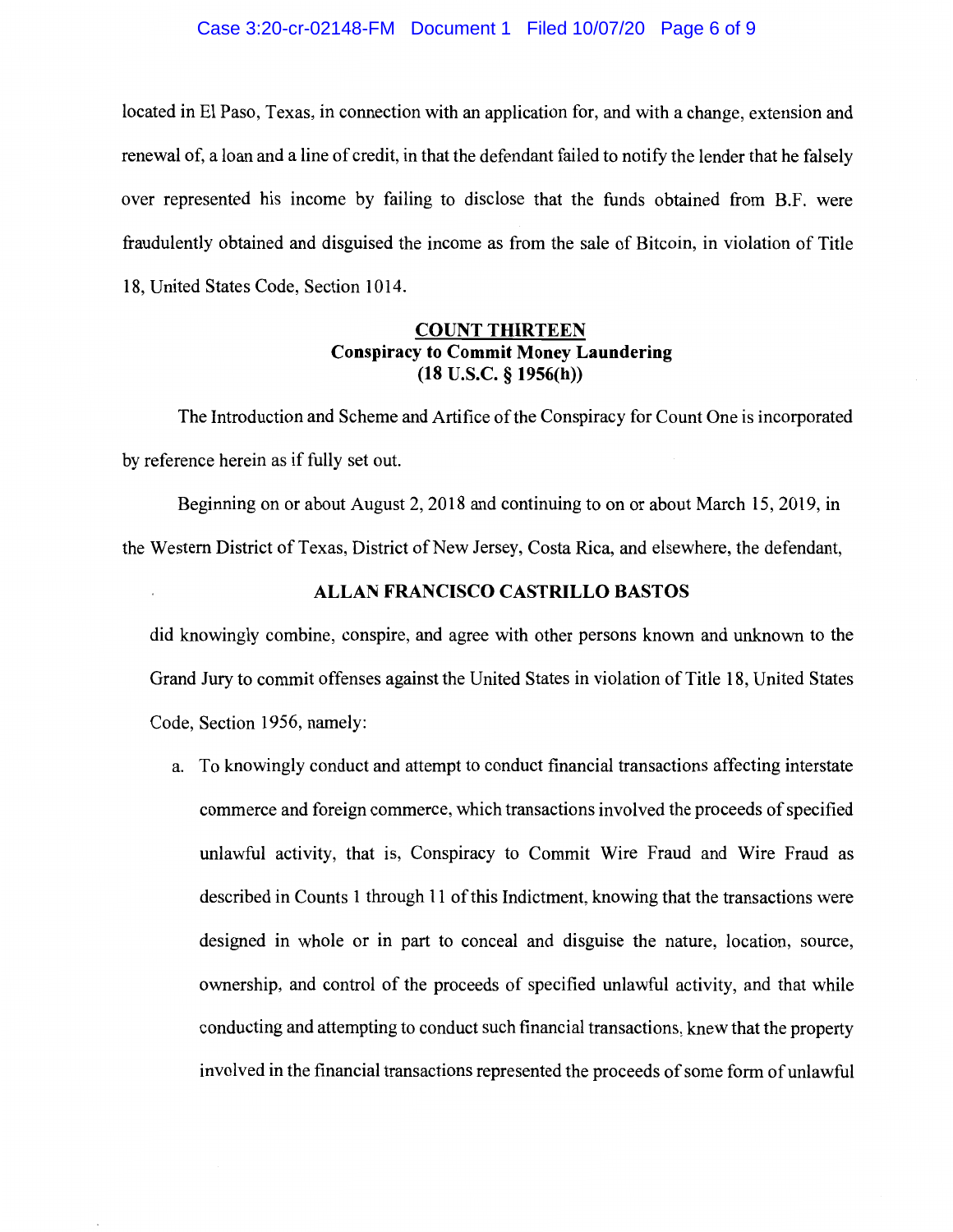activity, in violation of Title 18, United States Code, Section  $1956(a)(1)(B)(i)$ ; and

b. To knowingly transport, transmit, transfer and attempt to transport, transmit, transfer funds and monetary instruments, from a place in the United States to a place outside the United States, knowing that the funds and monetary instruments involved in the transportation, transmittal, and transfer represented the proceeds of some form of unlawful activity and knowing that such transportation, transmittal, and transfer was designed in whole or in part to conceal and disguise the nature, location, source, ownership, and control of the proceeds of specified unlawful activity, that is, Conspiracy to Commit Wire Fraud and Wire Fraud, as described in Counts 1 through 11 of this Indictment, in violation of Title 18, United States Code, Section 1956(a)(2)(B)(i).

All in violation of Title 18, United States Code, Section 1956(h).

### NOTICE OF GOVERNMENT'S DEMAND FOR FORFEITURE jSee Fed. R. Crim. P. 32.21

## I. Conspiracy to Commit Wire Fraud and False Statement to Obtain Credit Violation and Forfeiture Statutes ITitle 18 U.S.C. §§ 1349, 1343 and 1014, subject to forfeiture pursuant to Title 18 U.S.C  $\S 982(a)(2)(A)$  and  $981(a)(1)(C)$ , as made applicable to criminal forfeiture by Title 28 U.S.C. 2461(c)]

As a result of the foregoing criminal violations set forth in Counts One through Twelve, the United States of America gives notice to Defendant ALLAN FRANCISCO CASTRILLO BASTOS, of its intent to seek the forfeiture of the properties described below upon conviction and pursuant to FED. R. CRIM. P. 32.2 and Title 18 U.S.C.  $\S$  981(a)(1)(C), as made applicable to criminal forfeiture by Title 28 U.S.C. § 2461(c). Title 18 U.S.C. § 981(a)(1)(C) state in pertinent part: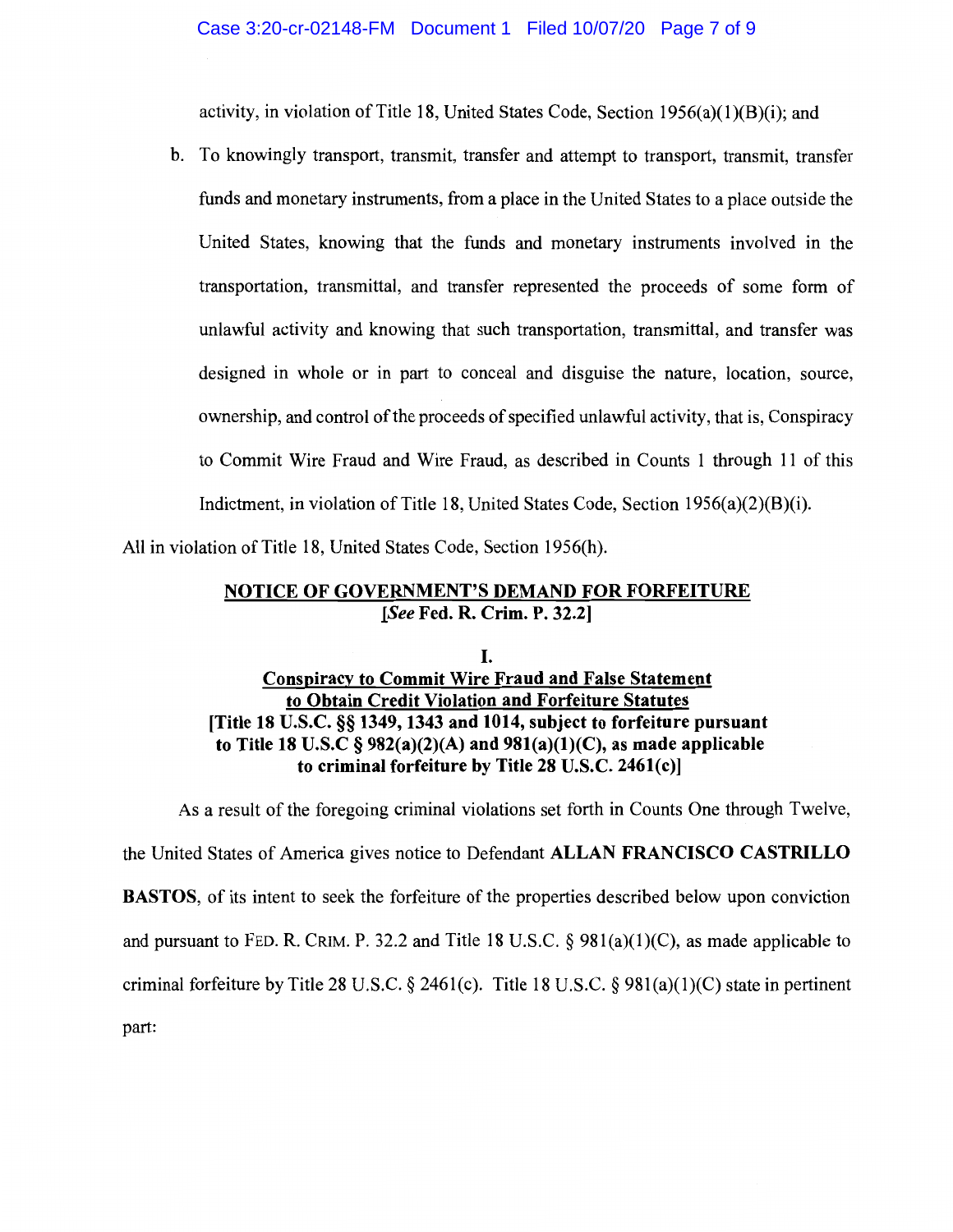# Title 18 U.S.C. § 982. Criminal Forfeiture

(a)(2) The court, in imposing sentence on a person convicted of an offense in violation of, or a conspiracy to violate

shall order that the person forfeit to the United States any property constituting, or derived from, proceeds the person obtained directly or indirectly, as the result of such violation.

#### Title 18 U.S.C. § 981. Civil Forfeiture

(a)(1) The following property is subject to forfeiture to the United States:<br>\*\*\*

(C) Any property, real or personal, which constitutes or is derived from proceeds traceable to a violation. . . of this title or any offense constituting "specified unlawful activity" (as defined in section  $1956(c)(7)$  of this title), or a conspiracy to commit such offense.

Wire Fraud is an offense constituting "specified unlawful activity" as defined in section

 $1956(c)(7)$ .

#### II.

# Money Laundering Violation and Forfeiture Statues [Title 18 U.S.C. § 1956(h), subject to forfeiture pursuant to Title 18 U.S.C. § 982(a)(1)]

As a result of the foregoing criminal violation set forth in Count Thirteen, the United States

of America gives notice to Defendant ALLAN FRANCISCO CASTRILLO BASTOS, of its

intent to seek the forfeiture of the properties described below upon conviction pursuant to FED. R.

CRIM. P. 32.2 and Title 18 U.S.C.  $\S 982(a)(1)$ . Title 18 U.S.C.  $\S 982(a)(1)$  states in pertinent part:

#### Title 18 U.S.C. § 982. Criminal Forfeiture

(a)(1) The court, in imposing sentence on a person convicted of an offense in violation of section 1956, 1957, or 1960 of this title, shall order that the person forfeit to the United States any property, real or personal, involved in such offense, or any property traceable to such property.

This Notice of Demand of Forfeiture includes but is not limited to the property described

below in Paragraph III.